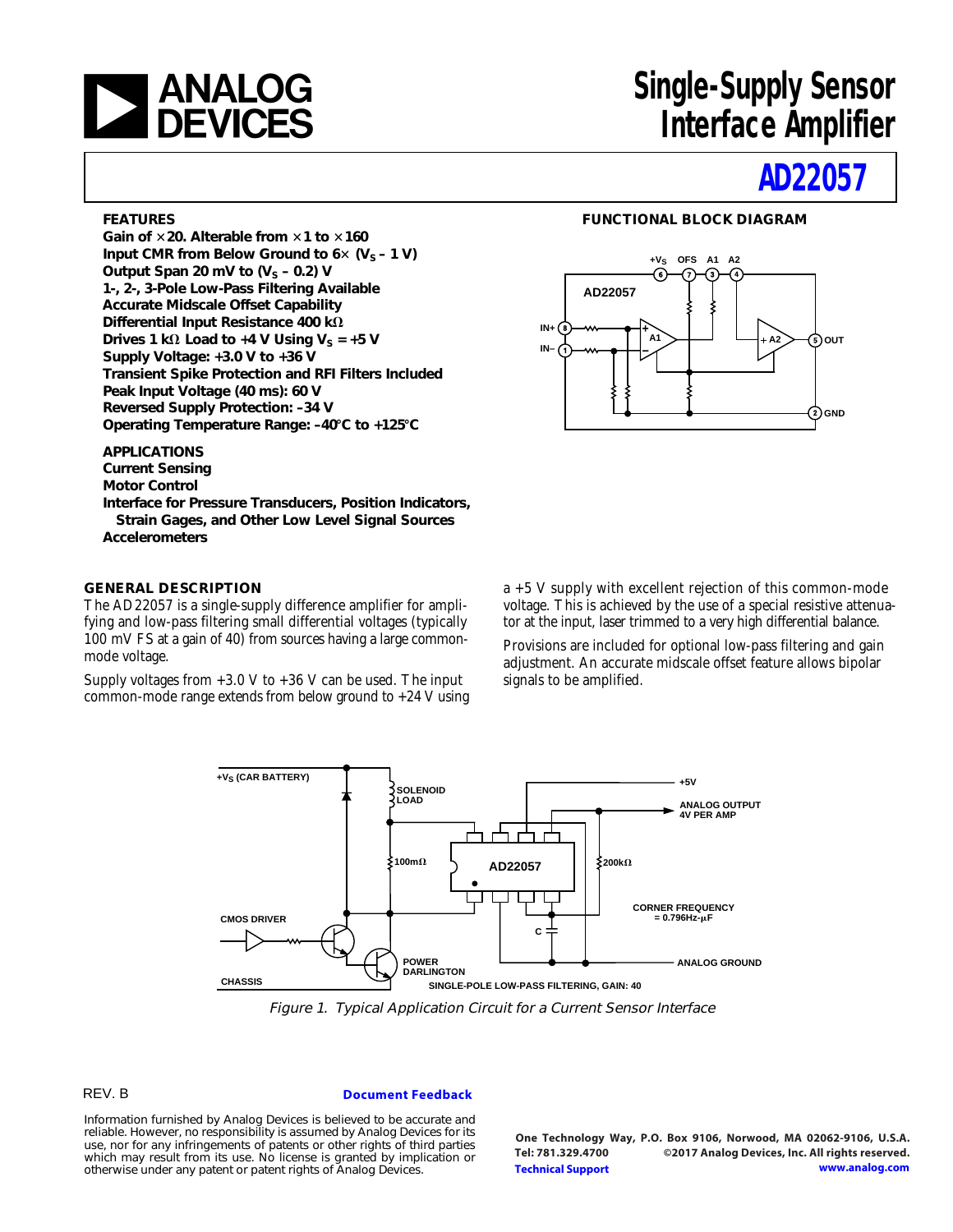# $AD22057-SPECT FICATIONS$   $(T_A = +25^{\circ}C, V_S = +5 V, V_{CM} = 0, R_L = 10 k\Omega$  unless otherwise noted)

| <b>Parameter</b>                                                                                                                                | <b>Comments</b>                                                                                                                                                                                                                                                                                                 | <b>Test Conditions</b>                                                                                                                                                                                                                                       | Min                                                               | <b>Typ</b>                                            | Max                                                                | <b>Units</b>                                                                                                               |
|-------------------------------------------------------------------------------------------------------------------------------------------------|-----------------------------------------------------------------------------------------------------------------------------------------------------------------------------------------------------------------------------------------------------------------------------------------------------------------|--------------------------------------------------------------------------------------------------------------------------------------------------------------------------------------------------------------------------------------------------------------|-------------------------------------------------------------------|-------------------------------------------------------|--------------------------------------------------------------------|----------------------------------------------------------------------------------------------------------------------------|
| <b>INPUTS (PINS 1 AND 8)</b><br>$+CMR$<br>CMR<br>$CMRR$ <sub>LF</sub><br>CMRR <sub>HF</sub><br>$R_{INCM}$<br>$R_{\text{MATCH}}$<br>$R_{INDIFF}$ | Positive Common-Mode Range<br>Negative Common-Mode Range<br>Common-Mode Rejection Ratio<br>Common-Mode Rejection Ratio<br>Common-Mode Input Resistance<br><b>Matching of Resistances</b><br><b>Differential Input Resistance</b>                                                                                | $T_A = T_{MIN}$ to $T_{MAX}$<br>$T_A = T_{MIN}$ to +85°C<br>$f \leq 10$ Hz<br>$f = 1$ kHz<br>Pin 1 or Pin 8 to Pin 2<br>Pin 1 to Pin 8                                                                                                                       | $-1.0$<br>80<br>80<br>180<br>280                                  | 90<br>90<br>240<br>$\pm 0.5$<br>400                   | $+24$<br>300                                                       | $\mathbf V$<br>V<br>dB<br>dB<br>$k\Omega$<br>$\%$<br>$k\Omega$                                                             |
| <b>PREAMPLIFIER</b><br>$G_{CL}$<br>$V_{O}$<br>$R_{O}$                                                                                           | Closed-Loop Gain <sup>1</sup><br>Output Voltage Range (Pin 3)<br>Output Resistance <sup>2</sup>                                                                                                                                                                                                                 |                                                                                                                                                                                                                                                              | 9.7<br>$+0.01$<br>97                                              | 10.0<br>100                                           | 10.3<br>$+4.8$<br>103                                              | V/V<br>V<br>$k\Omega$                                                                                                      |
| <b>OUTPUT BUFFER</b><br>$G_{CL}$<br>$V_{O}$<br>$R_{O}$                                                                                          | Closed-Loop Gain <sup>1</sup><br>Output Voltage Range <sup>3</sup><br>Output Resistance (Pin 5)                                                                                                                                                                                                                 | $R_{LOAD} \ge 10 k\Omega$<br>$V_0 \geq 0.1$ V dc                                                                                                                                                                                                             | 1.94<br>$+0.02$                                                   | 2.0<br>2.0                                            | 2.06<br>$+4.8$                                                     | V/V<br>$\mathbf V$<br>$\Omega$                                                                                             |
| <b>OVERALL SYSTEM</b><br>G<br>$V_{OS}$<br><b>OFS</b><br>$I_{\rm{OSC}}$<br>$BW_{-3 dB}$<br>SR.<br>$N_{SD}$<br><b>PSR</b>                         | Gain <sup>1</sup><br><b>Gain Drift</b><br>Input Offset Voltage <sup>4</sup><br><b>Offset Drift</b><br>Midscale Offset (Pin 7) Scaling<br><b>Input Resistance</b><br>Short-Circuit Output Current<br>-3 dB Bandwidth<br><b>Slew Rate</b><br>Noise Spectral Density <sup>4</sup><br><b>Power Supply Rejection</b> | $VO \geq 0.1$ V dc<br>$T_A = T_{MIN}$ to $T_{MAX}$<br>$T_A = T_{MIN}$ to $T_{MAX}$<br>Pin 7 to Pin 2<br>$T_A = T_{MIN}$ to $T_{MAX}$<br>$V_O = +1$ V dc<br>$f = 100$ Hz to 10 kHz<br>$V_S = 5 V$ , $V_O = 1 V$ to 4.2 V<br>$V_S = 24$ V, $V_O = 1$ V to 22 V | 19.9<br>$-62.5$<br>$-1$<br>$-12.5$<br>0.49<br>2.5<br>7<br>5<br>20 | 20.0<br>0.03<br>0.50<br>3.0<br>11<br>30<br>0.2<br>0.2 | 20.1<br>$+62.5$<br>$\mathbf{1}$<br>$+12.5$<br>0.51<br>25<br>$27\,$ | V/V<br>$ppm$ <sup>o</sup> C<br>mV<br>$\mu$ V/°C<br>V/V<br>$k\Omega$<br>mA<br>mA<br>kHz<br>$V/\mu s$<br>$\mu V / \sqrt{Hz}$ |
| $V_{OS}$<br>G                                                                                                                                   | Input Offset Voltage <sup>4</sup><br>Gain                                                                                                                                                                                                                                                                       | $T_A = T_{MIN}$ to $T_{MAX}$                                                                                                                                                                                                                                 |                                                                   |                                                       | 20.0<br>0.05                                                       | $\mu V/V$<br>$\% / V$                                                                                                      |
| <b>POWER SUPPLY</b><br>$V_S$<br>$I_{S}$<br>TEMPERATURE RANGE                                                                                    | <b>Operating Range</b><br>Quiescent Supply Range <sup>5</sup>                                                                                                                                                                                                                                                   | $T_A = T_{MIN}$ to $T_{MAX}$<br>$T_A = +25$ °C, $V_S = +5$ V                                                                                                                                                                                                 | 3                                                                 | 5<br>200                                              | 36<br>500                                                          | $\mathbf V$<br>μA                                                                                                          |
| $T_{OP}$<br><b>PACKAGE</b>                                                                                                                      | <b>Operating Temperature Range</b><br>8-Lead SOIC (R-8)                                                                                                                                                                                                                                                         |                                                                                                                                                                                                                                                              | $-40$                                                             | AD22057RZ                                             | $+125$                                                             | $\rm ^{\circ}C$                                                                                                            |
|                                                                                                                                                 |                                                                                                                                                                                                                                                                                                                 |                                                                                                                                                                                                                                                              |                                                                   |                                                       |                                                                    |                                                                                                                            |

**NOTES** 

<sup>1</sup>Specified for default mode i.e., with no external components. The overall gain is trimmed to ±0.5% while the individual gains of A1 and A2 may be subject to a maximum ±3% tolerance. Note that the actual gain in a particular application can be modified by the use of external resistor networks.

 $^2$ The actual output resistance of A1 is only a few ohms, but access to this output, via Pin 3, is always through a 100 kΩ resistor, which is trimmed to ±3%.

<sup>3</sup>For V<sub>CM</sub>  $\leq$  20 V. For V<sub>CM</sub>  $>$  20 V, V<sub>OL</sub>  $\approx$  1 mV/V  $\times$  V<sub>CM</sub>.<br><sup>4</sup>Referred to the input (Pins 1 and 8).

 $^5$ With V<sub>DM</sub> = 0 V. Differential mode signals are referred to as V<sub>DM</sub>, while V<sub>CM</sub> refers to common-mode voltages.

Specifications subject to change without notice.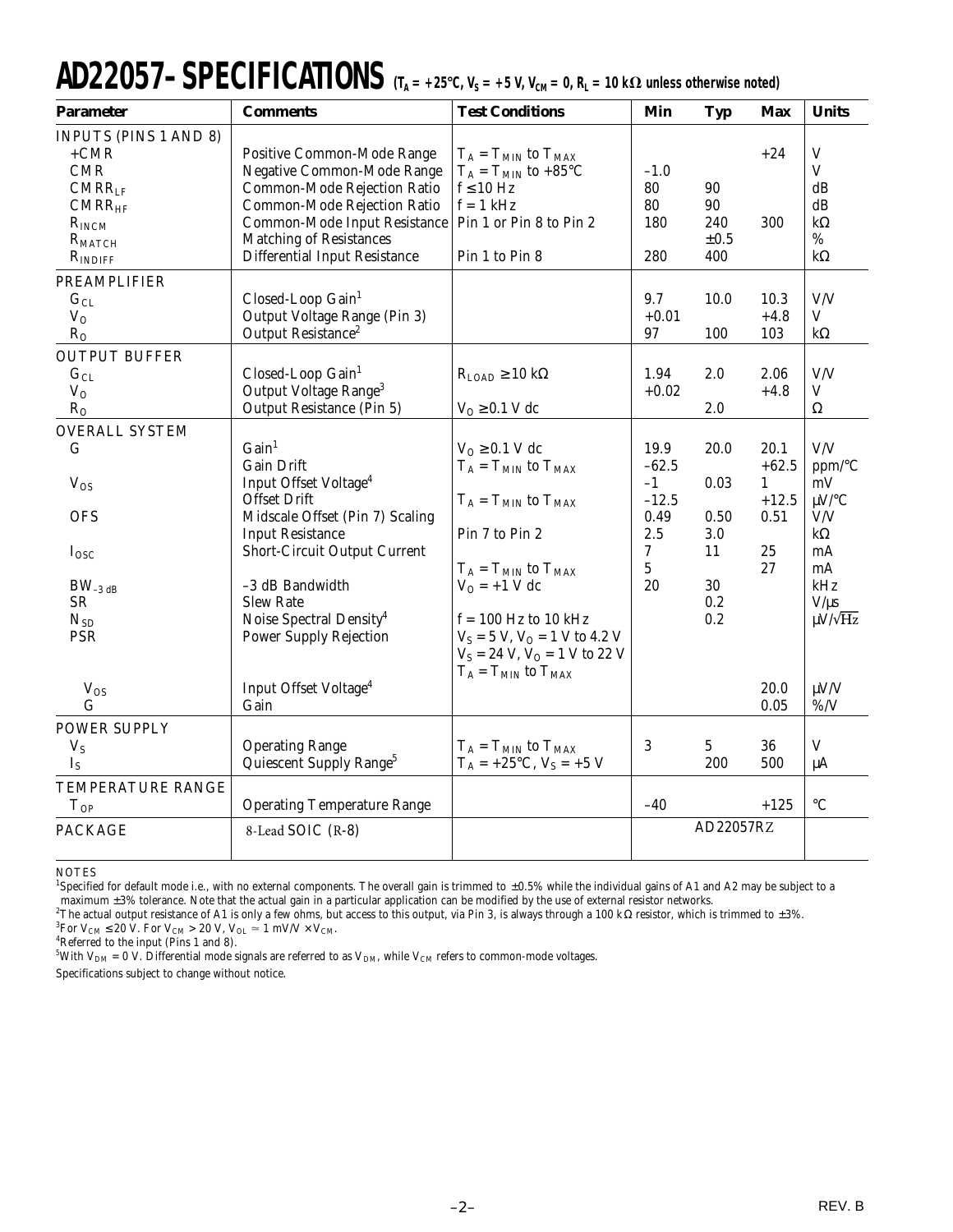#### **ABSOLUTE MAXIMUM RATINGS\***

| Supply Voltage $\dots \dots \dots \dots \dots \dots \dots \dots +3.0$ V to +36 V |  |
|----------------------------------------------------------------------------------|--|
|                                                                                  |  |
|                                                                                  |  |
|                                                                                  |  |
|                                                                                  |  |
|                                                                                  |  |
|                                                                                  |  |
| Lead Temperature Range (Soldering 60 sec) $\dots \dots$ +300°C                   |  |

\*Stresses above those listed under Absolute Maximum Ratings may cause permanent damage to the device. This is a stress rating only; the functional operation of the device at these or any other conditions above those indicated in the operational sections of this specification is not implied. Exposure to absolute maximum rating conditions for extended periods may affect device reliability.

#### **CAUTION**

ESD (electrostatic discharge) sensitive device. Electrostatic charges as high as 4000 V readily accumulate on the human body and test equipment and can discharge without detection. Although the AD22057 features proprietary ESD protection circuitry, permanent damage may occur on devices subjected to high energy electrostatic discharges. Therefore, proper ESD precautions are recommended to avoid performance degradation or loss of functionality.

# **WARNING! ESD SENSITIVE DEVIC**

### **PRODUCT DESCRIPTION**

The AD22057 is a single-supply difference amplifier consisting of a precision balanced attenuator, a very low drift preamplifier and an output buffer amplifier (A1 and A2, respectively, in Figure 2). It has been designed so that small differential signals ( $V<sub>DM</sub>$  in Figure 3) can be accurately amplified and filtered in the presence of large common-mode voltages  $(V_{CM})$  without the use of any other active components.



Figure 2. Simplified Schematic

The resistive attenuator network is situated at the input to the AD22057 (Pins 1 and 8), allowing the common-mode voltage at Pins 1 and 8 to be six times greater than that which can be tolerated by the actual input to A1. As a result, the input commonmode range extends to  $6 \times (V_S - 1 V)$ .

Two small filter capacitors (not shown in Figure 2) have been included at the inputs of A1 to minimize the effects of any spurious RF signals present in the signal.

Internal feedback around A1 sets the closed-loop gain of the preamplifier to  $\times 10$  from the input pins; the output of A1 is connected to Pin 3 via a 100 kΩ resistor, which is trimmed to  $\pm 3\%$  (R12 in Figure 2) to facilitate the low-pass filtering of the signal of interest (see Low-Pass Filtering section). The inclusion of an additional resistive network allows the output of A1 to be

offset to an optional voltage of one half of that supplied to Pin 7; in many cases this offset would be  $+V<sub>S</sub>/2$  by tying Pin 7 to  $+V<sub>S</sub>$ (Pin 6), permitting the conditioning and processing of bipolar signals (see Strain Gage Interface section).

**PIN CONFIGURATION**

**Plastic SOIC Package (R-8)**

> **TOP VIEW (Not to Scale)**

**AD22057**

**1 –IN 2 GND 3 A1 4 A2** **8 7 OFFSET 6 +VS 5 OUT**

**+IN**

The output buffer A2 has a gain of  $\times 2$ , setting the precalibrated, overall gain of the AD22057, with no external components, to  $\times$ 20. (This gain is easily user-configurable—see Altering the Gain section for details.)

The dynamic properties of the AD22057 are optimized for interfacing to transducers; in particular, current sensing shunt resistors. Its rejection of large, high frequency, common-mode signals makes it superior to that of many alternative approaches. This is due to the very careful design of the input attenuator and the close integration of this highly balanced, high impedance system with the preamplifier.

### **APPLICATIONS**

The AD22057 can be used wherever a high gain, single-supply differencing amplifier is required, and where a finite input resistance (240 kΩ to ground, 400 kΩ between differential inputs) can be tolerated. In particular, the ability to handle a commonmode input considerably larger than the supply voltage is frequently of value.

Also, the output can run down to within 20 mV of ground, provided it is not called on to sink any load current. Finally, the output can be offset to half of a full-scale reference voltage (with a tolerance of  $\pm 2\%$ ) to allow a bipolar input signal.

### **ALTERING THE GAIN**

The gain of the preamplifier, from the attenuator input (Pins 1 and 8) to its output at Pin 3, is  $\times$ 10 and that of the output buffer, from Pin 4 to Pin 5, is  $\times 2$ , thus making the overall default gain  $\times 20$ . The overall gain is accurately trimmed (to within  $\pm 0.5$ %). In some cases, it may be desirable to provide for some variation in the gain; for example, in absorbing the scaling error of a transducer.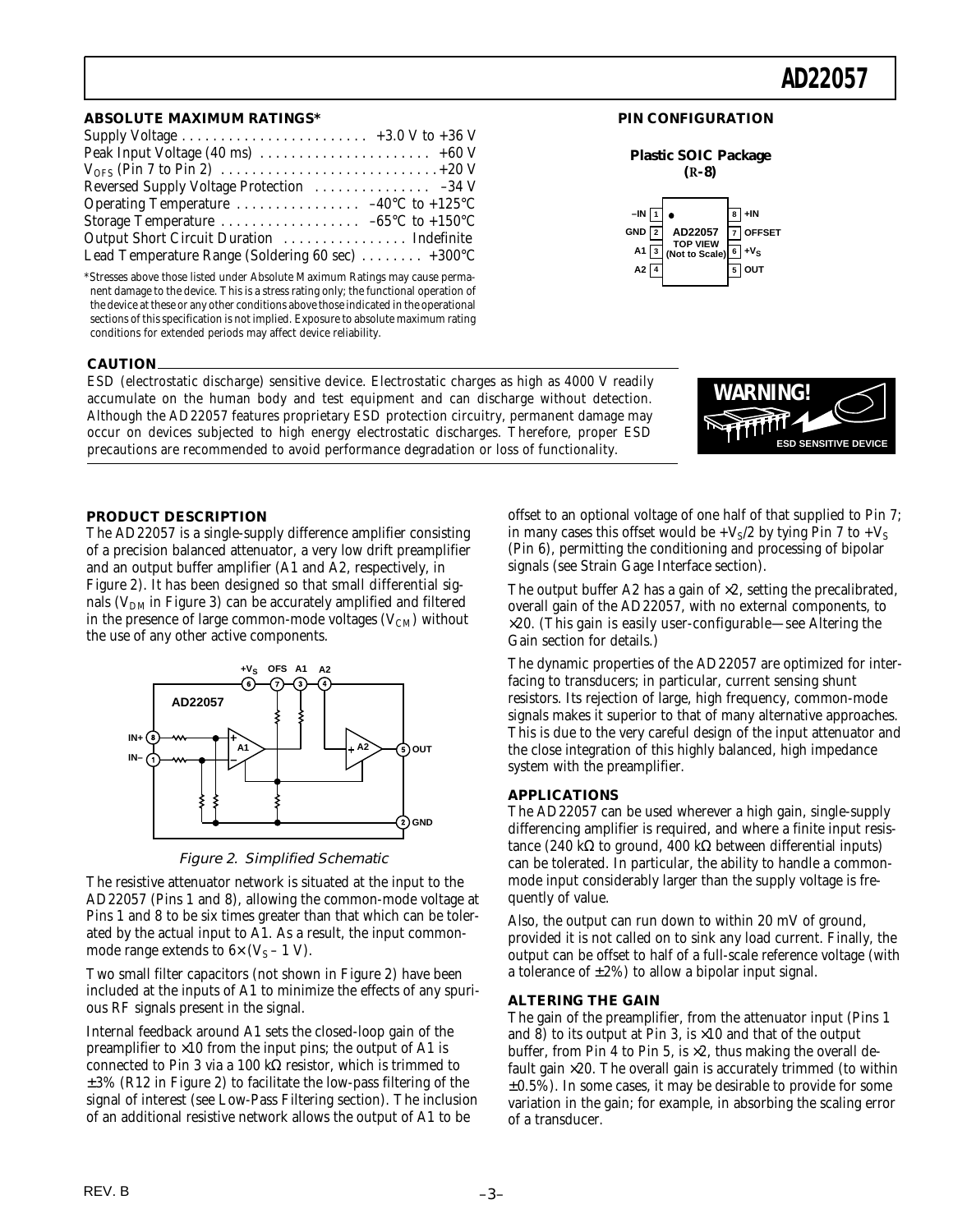Figure 3 shows a general method for trimming the gain, either upward or downward, by an amount dependent on the resistor, R. The gain range, expressed as a percentage of the overall gain, is given by  $(10 MΩ/R)$ %. Thus, the adjustment range would be  $\pm 2\%$  for  $\tilde{R} = 5$  MΩ;  $\pm 10\%$  for  $R = 1$  MΩ, etc.



**V<sub>DM</sub>** = DIFFERENTIAL VOLTAGE, V<sub>CM</sub> = COMMOM-MODE VOLTAGE

Figure 3. Altering Gain to Accommodate Transducer Scaling Error

In addition to the method above, another method may be used to vary the gain. Many applications will call for a gain higher than  $\times$ 20, and some require a lower gain. Both of these situations are readily accommodated by the addition of one external resistor, plus an optional potentiometer if gain adjustment is required (for example, to absorb a calibration error in a transducer).

**Decreasing the Gain.** See Figure 4. Since the output of the preamplifier has an output resistance of 100 kΩ, an external resistor connected from Pin 4 to ground will precisely lower the gain by a factor  $R/(100k+R)$ . When configuring the AD22057 for any gain, the maximum input and the power supply being used should be considered, since either the preamplifier or the output buffer will reach its full-scale output (approximately  $V<sub>S</sub>$  – 0.2 V) with large differential input voltages. The input of the AD22057 is limited to no greater than  $(V - 0.2)/10$ , for overall gains less than 10, since the preamplifier, with its fixed gain of  $\times$ 10, reaches its full scale output before the output buffer. For  $V_s = 5$  V this is 0.48 V. For gains greater than 10, however, the swing at the buffer output reaches its full-scale first and limits the AD22057 input to  $(V<sub>S</sub> - 0.2)/G$ , where G is the overall gain. Increasing the power supply voltage increases the allowable maximum input. For  $V_S = 5$  V and a nominal gain of 20, the maximum input is 240 mV.

The overall bandwidth is unaffected by changes in gain using this method, although there may be a small offset voltage due to the imbalance in source resistances at the input to A2. In many cases this can be ignored but, if desired, can be nulled by inserting a resistor in series with Pin 4 (at "Point X" in Figure 4) of value 100 kΩ minus the parallel sum of R and 100 kΩ. For example, with  $R = 100 \text{ k}\Omega$  (giving a total gain of  $\times 10$ ), the optional offset nulling resistor is 50 kΩ.





**Increasing the Gain.** The gain can be raised by connecting a resistor from the output of the buffer amplifier (Pin 5) to its noninverting input (Pin 4) as shown in Figure 5. The gain is now multiplied by the factor R/(R–100k); for example, it is doubled for R = 200 kΩ. Overall gains of up to  $\times$ 160 (R = 114 kΩ) are readily achievable in this way. Note, however, that the accuracy of the gain becomes critically dependent on resistor value at high gains. Also, the effective input offset voltage at Pins 1 and 8 (about six times the actual offset of A1) limits the part's use in very high gain, dc-coupled applications. The gain may be trimmed by using a fixed and variable resistor in series (see, for example, Figure 10).



Figure 5. Achieving Gains Greater Than ×20

Once again, a small offset voltage will arise from an imbalance in source resistances and the finite bias currents inherently present at the input of A2. In most applications this additional offset error (about 130  $\mu$ V at  $\times$ 40) will be comparable with the specified offset range and will therefore introduce negligible skew. It may, however, be essentially eliminated by the addition of a resistor in series with the parallel sum of R and 100 k $\Omega$  $(i.e., at "Point X" in Figure 5) so the total series resistance is$ maintained at 100 kΩ. For example, at a gain of  $\times 30$ , when R = 300 kΩ and the parallel sum of R and 100 kΩ is 75 kΩ, the padding resistor should be 25 kΩ. A 50 kΩ pot would provide an offset range of about  $\pm 2.25$  mV referred to the output, or  $\pm$ 75  $\mu$ V referred to the attenuator input. A specific example is shown in Figure 12.

#### **LOW-PASS FILTERING**

In many transducer applications it is necessary to filter the signal to remove spurious high frequency components, including noise, or to extract the mean value of a fluctuating signal with a peak-to-average ratio (PAR) greater than unity. For example, a full wave rectified sinusoid has a PAR of 1.57, a raised cosine has a PAR of 2 and a half wave sinusoid has a PAR of 3.14. Signals having large spikes may have PARs of 10 or more.

When implementing a filter, the PAR should be considered so the output of the AD22057 preamplifier (A1) does not clip before A2 does, since this nonlinearity would be averaged and appear as an error at the output. To avoid this error both amplifiers should be made to clip at the same time. This condition is achieved when the PAR is no greater than the gain of the second amplifier (2 for the default configuration). For example, if a PAR of 5 is expected, the gain of A2 should be increased to 5.

Low-pass filters can be implemented in several ways using the features provided by the AD22057. In the simplest case, a single-pole filter (20 dB/decade) is formed when the output of A1 is connected to the input of A2 via the internal 100 kΩ resistor by strapping Pins 3 and 4, and a capacitor added from this node to ground, as shown in Figure 6. The dc gain remains  $\times 20$ , and the gain trim shown in Figure 3 may still be used. If a resistor is added across the capacitor to lower the gain, the corner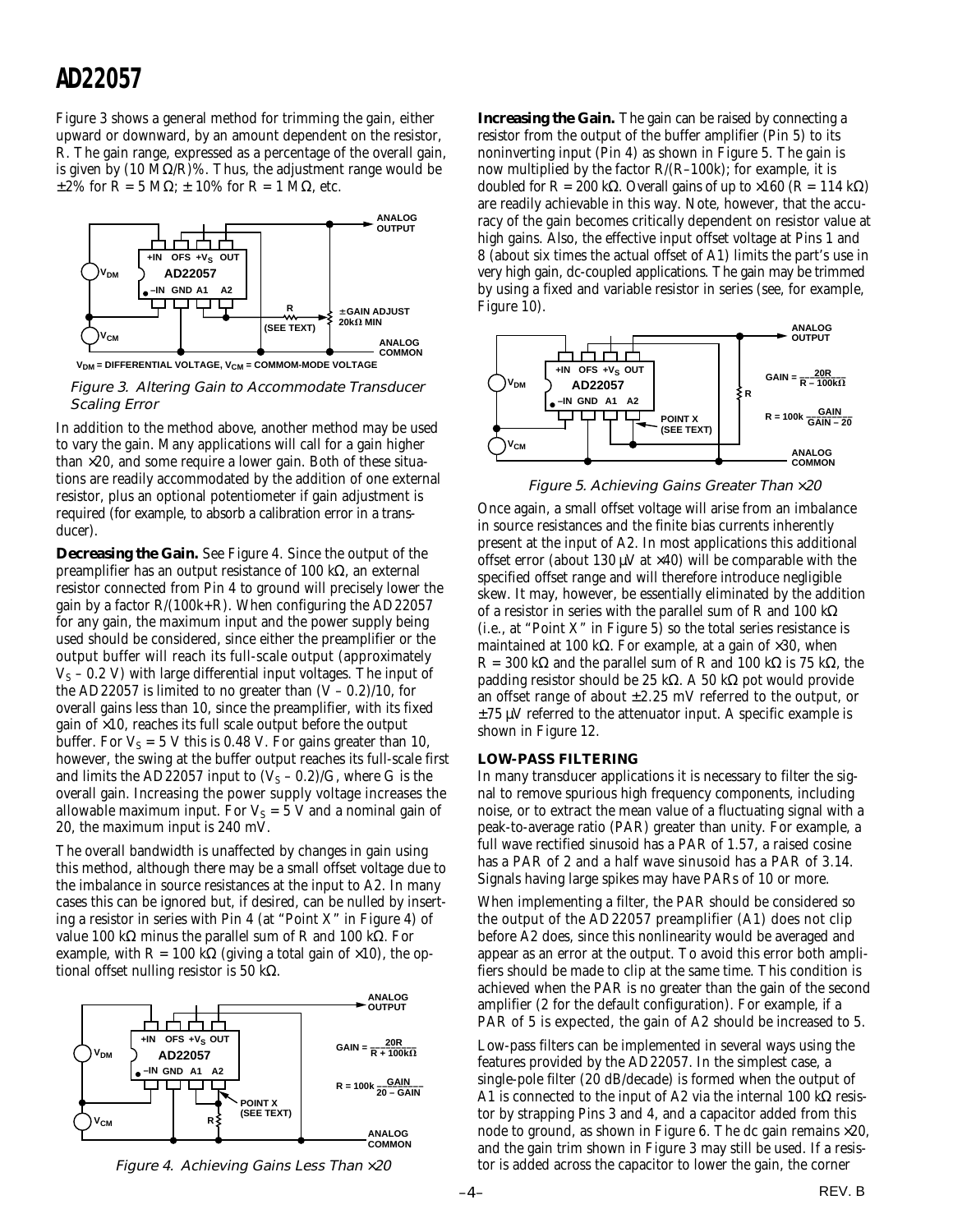frequency will increase; it should be calculated using the parallel sum of the resistor and 100 kΩ.





If the gain is raised using a resistor, as shown in Figure 5, the corner frequency is lowered by the same factor as the gain is raised. Thus, using a resistor of 200 kΩ (for which the gain would be doubled) the corner frequency is now 0.796 Hz- $\mu$ F, (0.039 µF for a 20 Hz corner).



Figure 7. Connections for Conveniently Scaled, Two-Pole, Low-Pass Filter

A two-pole filter (with a roll-off of 40 dB/decade) can be implemented using the connections shown in Figure 7. This is a Sallen & Key form based on a  $\times$ 2 amplifier. It is useful to remember that a two-pole filter with a corner frequency  $f_2$  and a one-pole filter with a corner at  $f_1$  have the same attenuation at the frequency  $({\rm f_2}^2/{\rm f_1})$  . The attenuation at that frequency is 40 Log $(f_2/f_1)$ . This is illustrated in Figure 8. Using the standard resistor value shown, and equal capacitors (in Figure 7), the corner frequency is conveniently scaled at 1 Hz-µF (0.05 µF for a 20 Hz corner). A maximally flat response occurs when the resistor is lowered to 196 kΩ and the scaling is then 1.145 HzµF. The output offset is raised by about 4 mV (equivalent to  $200 \mu V$  at the input pins).



Figure 8. Comparative Responses of One- and Two-Pole Low-Pass Filters

A three-pole filter (with roll-off 60 dB/decade) can be formed by adding a passive RC network at the output forming a real pole. A three-pole filter with a corner frequency  $f_3$  has the same attenuation a one-pole filter of corner  $f_1$  has at a frequency  $\sqrt{f_3^3/f_1}$ , where the attenuation is 30 Log (f<sub>3</sub>/f<sub>1</sub>) (see the graph in Figure 9). Using equal capacitor values, and a resistor of 160 kΩ, the corner-frequency calibration remains 1 Hz-µF.



Figure 9. Comparative Responses of One- and Three-Pole Low-Pass Filters

## **CURRENT SENSOR INTERFACE**

A typical automotive application making use of the large common-mode range is shown in Figure 10.



Figure 10. Current Sensor Interface. Gain Is ×40, Single-Pole Low-Pass Filtering

The current in a load, here shown as a solenoid, is controlled by a power transistor that is either cut off or saturated by a pulse at its base; the duty-cycle of the pulse determines the average current. This current is sensed in a small resistor. The average differential voltage across this resistor is typically 100 mV, although its peak value will be higher by an amount that depends on the inductance of the load and the control frequency. The common-mode voltage, on the other hand, extends from roughly 1 V above ground, when the transistor is saturated, to about 1.5 V above the battery voltage, when the transistor is cut off and the diode conducts.

If the maximum battery voltage spikes up to  $+20$  V, the commonmode voltage at the input can be as high as 21.5 V. This can be measured using even a +5 V supply for the AD22057.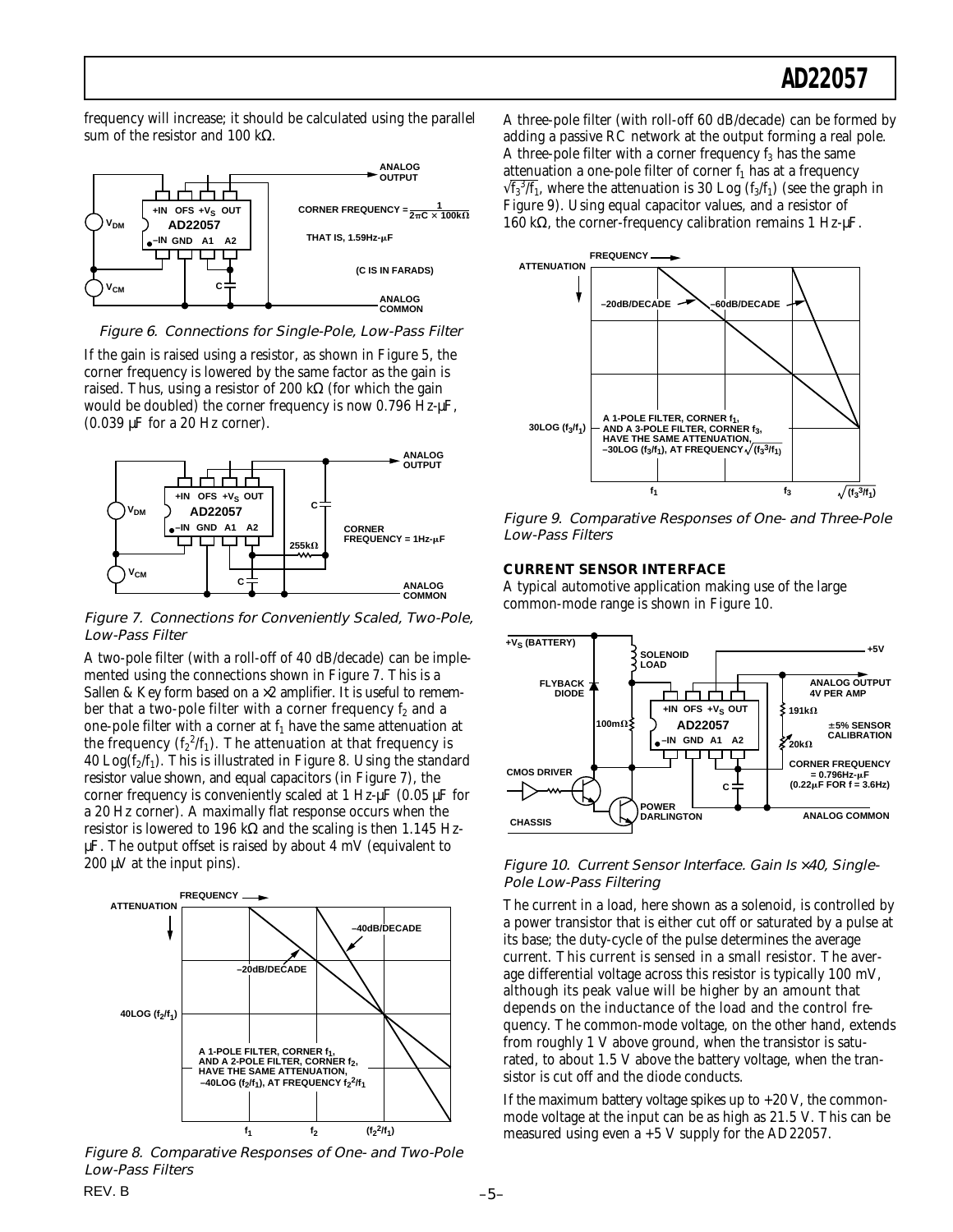To produce a full-scale output of  $+4$  V, a gain  $\times$  40 is used, adjustable by  $\pm 5\%$  to absorb the tolerance in the sense resistor. There is sufficient headroom to allow at least a 10% overrange (to +4.4 V). The roughly triangular voltage across the sense resistor is averaged by a single-pole low-pass filter, here set with a corner frequency of  $f_C = 3.6$  Hz, which provides about 30 dB of attenuation at 100 Hz. A higher rate of attenuation can be obtained by a two-pole filter having  $f_C = 20$  Hz, as shown in Figure 11. Although this circuit uses two separate capacitors, the total capacitance is less than half that needed for the single-pole filter.



Figure 11. Illustration of Two-Pole Low-Pass Filtering

## **STRAIN GAGE INTERFACE: MIDSCALE OFFSET FEATURE**

The AD22057 can be used to interface a strain gage to a subsequent process where only a single supply voltage is available. In this application, the midscale offset feature is valuable, since the output of the bridge may have either polarity. Figure 12 shows typical connections.



Figure 12. Typical Connections for a Strain Gage Interface Using the Offset Feature

The offset is obtained by connecting Pin 7 (OFS) to the supply voltage. In this way, the output of the AD22057 is centered to midway between the supply and ground. In many systems the supply will also serve as the reference voltage for a subsequent A/D converter. Alternatively, Pin 7 may be tied to the reference voltage from an independent source. The AD22057 is trimmed to guarantee an accuracy of  $\pm 2\%$  on the 0.5 ratio between the voltage on Pin 7 and the output.

An ac excitation of up to  $\pm 2$  V can also be used because the common-mode range of the AD22057 extends to –1 V. Assuming a full-scale bridge output ( $V_G$ ) of  $\pm 10$  mV, a gain of  $\times 100$ might be used to provide an output of  $\pm 1$  V (a full-scale range of  $+1.5$  V to  $+3.5$  V). This gain is achieved using the method discussed in connection with Figure 5. Note that the gainsetting resistor does not affect the accuracy of the midscale offset. (However, if the gain were lowered, using a resistor to ground, this offset would no longer be accurate.) A  $V_{OS}$  nulling pot is included for illustrative purposes. One-, two- and threepole filtering can also be implemented, as discussed in the Low-Pass Filtering section.

#### **Using the Midscale Offset Feature**

Figure 13 shows a more detailed schematic of the output amplifier A2. Because this is a single supply device, the output stage has no pull-down transistor. Such a transistor would limit the minimum output to several hundred millivolts above ground. When using the AD22057 in unipolar mode (Pin 7 grounded), the resistors making up the feedback network also act as a pull-down for the output stage.



Figure 13. Detailed Schematic of Output Amplifier A2

If the output is called upon to source current (not sink), then it can swing almost completely to ground (within 20 mV). However, if the offset pin is connected to some positive voltage source, this source will "pull up" the output voltage, thereby limiting the minimum output swing. With no external load the minimum output voltage possible is  $V_{OFS}/2$ . For example, if Pin 7 is connected to  $+5$  V, the minimum output voltage is equal to the offset voltage of 2.5 V. By adding an additional load, as shown, the output swing toward ground can be extended.

The relationship is described by:

$$
V_{OUT}>\frac{1}{2}\,V_{OFS}\frac{R_L}{R_L+20\,k\Omega^*}
$$

<sup>\*</sup>This 20 kΩ resistor is internal to the AD22057 and can vary by  $\pm 30\%$ .

where  $R_L$  is an externally applied load resistor. However,  $R_L$ cannot be made arbitrarily small since this would require excessive current from the output. The output current should be limited to 5 mA total.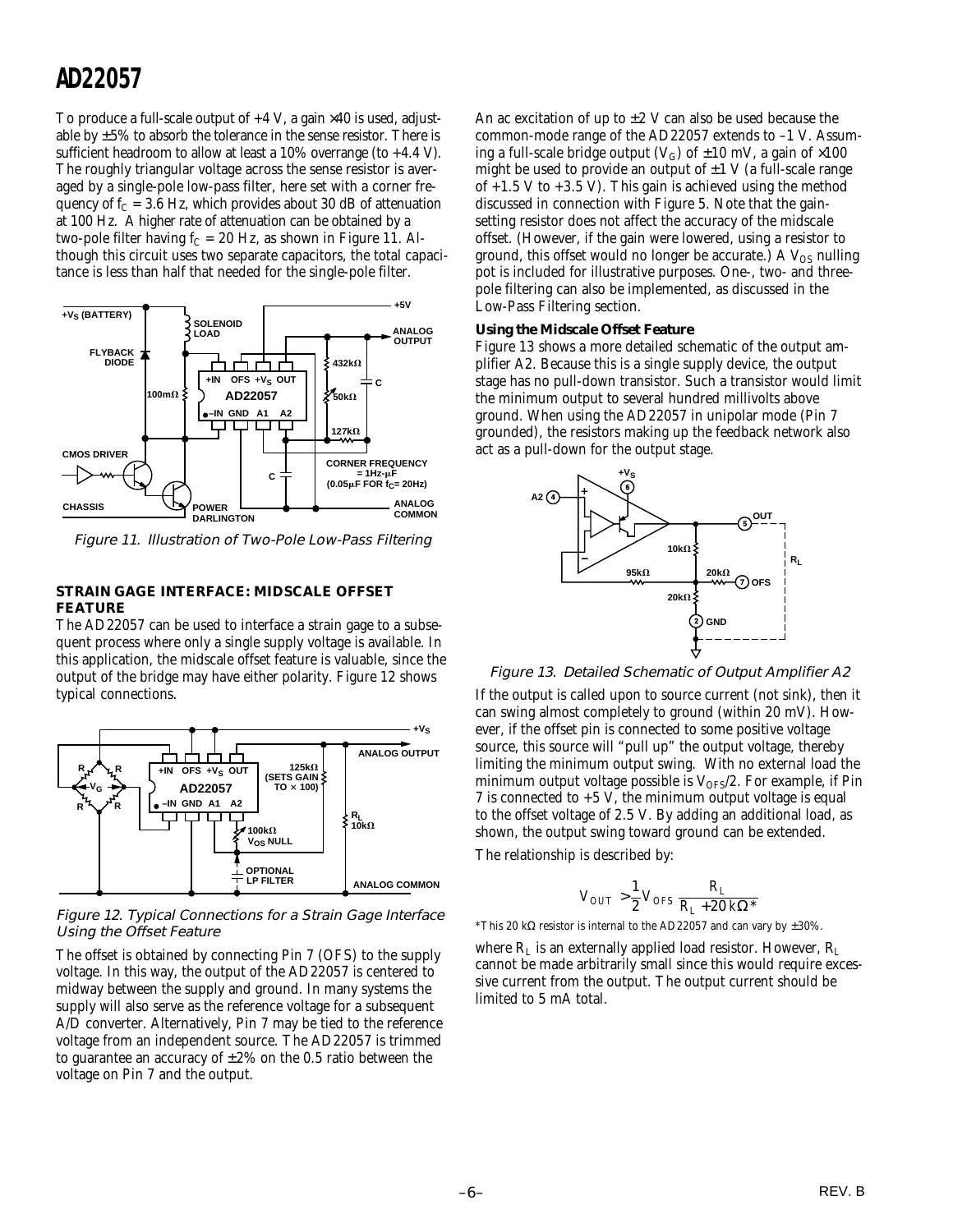#### **APPLICATION HINTS Frequency Compensation**

As are all closed-loop op amp circuits, the AD22057 is sensitive to capacitive loading at its output. However, the AD22057 is sensitive at higher output voltages due to nonlinear effects in the rail-to-rail design of the buffer amplifier (A2). In this amplifier the output stage gain increases with increasing output voltage. This behavior does not affect dc parameters such as gain accuracy or linearity; however, it can compromise ac stability. When operating from a power supply of 5 V or less (and, therefore,  $V_{OUT}$  < 5 V), the AD22057 can drive capacitive loads up to 25 pF with no external components. When operating at higher supply voltages (which are associated with higher output voltages) and/or driving larger capacitive loads, an external compensation network should be used. Figure 14 shows an R-C "snubber" circuit loading the output of the AD22057.

This combination, in conjunction with the internal 20 kΩ resistance, forms a lag network. This network attenuates the openloop gain of the amplifier at higher frequencies. The ratio of  $R_{\text{LAG}}$  to the load seen by the AD22057 determines the high frequency attenuation seen by the op amp. If  $R_{LAG}$  is made 1/20th of the total load resistance (≈20 k $\Omega$ ||R<sub>1</sub>), then 26 dB of attenuation is obtained at higher frequencies. The capacitor  $(C_{LAG})$  is used to control the frequency of the compensation network. It should be set to form a 5 µs time constant with the resistor  $(R_{LAG})$ . Table I shows the recommended values of  $R_{\text{LAG}}$  and  $C_{\text{LAG}}$  for various values of external load resistor  $R_{\text{L}}$ . Ten percent tolerance on these components is acceptable.

Alternatively, the signal may be taken from the midpoint of  $R_{LAG}$ – $C_{LAG}$ . This output is particularly useful when driving CMOS analog-to-digital converters. For more information see the section Driving Charged Redistributed A/D Converters.

Note that when implementing this network large signal response is compromised. This occurs because there is no active pull-down and the lag capacitor must discharge through the internal feedback resistor (20 kΩ) giving a fairly long-time constant. For example if  $C_{LAG} = 0.01 \mu F$ , the large signal negative slew characteristic is a decaying exponential with a time constant of  $\approx 200 \,\mu s$ .

**Table I. Compensation Components vs. External Load Resistor**

| $\mathbf{R}_{\mathrm{L}}$ | $R_{\rm I, 4G}$ | $C_{LAG}$                  |
|---------------------------|-----------------|----------------------------|
| $>100 \text{ k}\Omega$    | $470 \Omega$    | $0.01 \mu F$               |
| 50 k $\Omega$             | $390 \Omega$    | $0.01 \mu F$               |
| $20 \text{ k}\Omega$      | $270 \Omega$    | $0.047 \,\mathrm{\upmu F}$ |
| $10 \text{ k}\Omega$      | $200 \Omega$    | $0.047 \,\mathrm{\upmu F}$ |
| 5 k $\Omega$              | $100 \Omega$    | $0.1 \mu F$                |
| 2 k $\Omega$              | $47 \Omega$     | $0.22 \mu F$               |

### **Driving Charge Redistribution A/D Converters**

When driving CMOS ADCs, such as those embedded in popular microcontrollers, the charge injection (∆Q) can cause a significant deflection in the AD22057 output voltage. Though generally of short duration, this deflection may persist until after the sample period of the ADC has expired. It is due to the relatively high open-loop output impedance of the AD22057. The effect can be significantly reduced by including the same R-C network recommended for improving stability (see Frequency Compensation section). The large capacitor in the lag

network helps to absorb the additional charge, effectively lowering the high frequency output impedance of the AD22057. For these applications the output signal should be taken from the midpoint of the R<sub>LAG</sub>–C<sub>LAG</sub> combination as shown in Figure 15.

Since the perturbations from the analog-to-digital converter are small, the output of the AD22057 will appear to be a low impedance. The transient response will, therefore, have a time constant governed by the product of the two lag components,  $C_{LAG} \times R_{LAG}$ . For the values shown in Figure 15, this time constant is programmed at approximately 10 µs. Therefore, if samples are taken at several tens of microseconds or more, there will be negligible "stacking up" of the charge injections.



Figure 14. Using an R-C Network for Compensation



Figure 15. Recommended Circuit for Driving CMOS A/D **Converters** 

## **UNDERSTANDING THE AD22057**

Figure 16 shows the main elements of the AD22057. The signal inputs at Pins 1 and 8 are first applied to dual resistive attenuators R1 through R4, whose purpose is to reduce the commonmode voltage at the input to the preamplifier. The attenuated signal is then applied to a feedback amplifier based on the very low drift op amp, A1. The differential voltage across the inputs is accurately amplified in the presence of common-mode voltages of many times the supply voltage. The overall commonmode response is minimized by precise laser trimming of R3 and R4, giving the AD22057 a common-mode rejection ratio (CMRR) of at least 80 dB (10,000:1).

The common-mode range of A1 extends from slightly below ground to 1 V below  $+V_S$  (at the minimum temperature of  $-40^{\circ}$ C). Since an attenuation ratio of about 6 is used, the input common-mode range is  $-1$  V to  $+24$  V using a  $+5$  V supply. Small filter capacitors C1 and C2 are included to minimize the effects of spurious RF signals at the inputs, which might cause dc errors due to the rectification effects at the input to A1. At high frequencies, even a small imbalance in these components would seriously degrade the CMRR, so a special high frequency trim is also carried out during manufacture.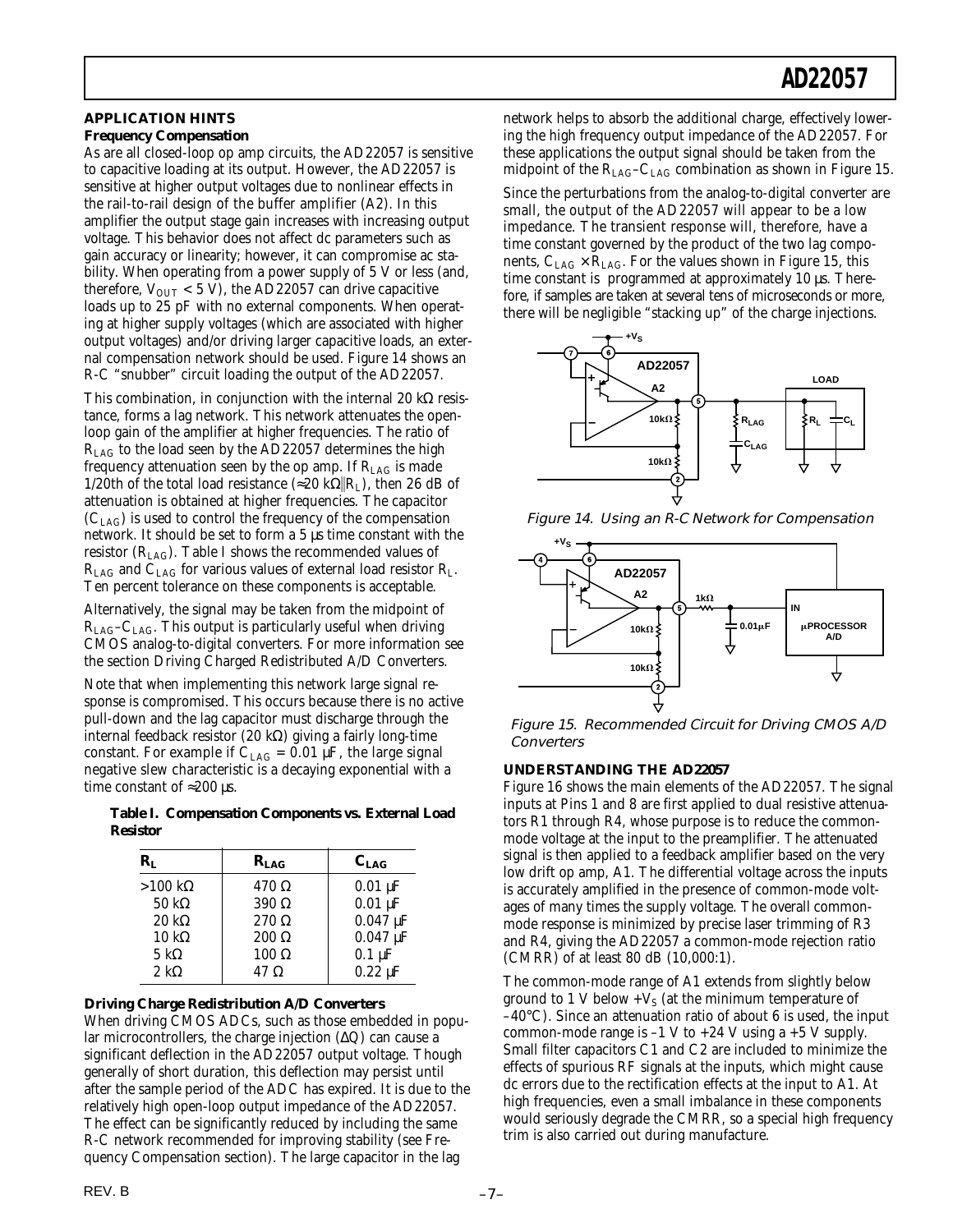A unique method of feedback around A1, provided by R9 and R7, sets the closed-loop gain of the preamplifier to  $\times 10$  (from the input pins). The feedback network is balanced by the inclusion of R6 and R8. The small value of R7 results in a more practical value for R9 (which would have to be 2 MΩ if the feedback were taken directly to the inputs of A1). R8 is not directly connected to ground, but to an optional voltage of one half that is applied to Pin 7 (OFS). It is trimmed to within close tolerances through R10 and R11. This allows the output of A1 to be offset to midscale, typically  $+V_S/2$ , by tying Pins 6 and 7 together. (For an example of the use of this feature, see Figure 12.) The gain is adjusted by the single resistor R5, which acts only on the differential signal. More importantly, it also results in much less feed forward of the common-mode signal to the output of A1, which, being a single-supply circuit, has no means of pulling this output down toward ground in those circumstances where the common-mode input is very positive while the net differential signal is small. (The output of A1 is the collector of a PNP transistor whose emitter is tied to  $+V_s$ .) R16 is specifically included to alleviate this problem.

The output of the preamplifier is connected to Pin 3 via R12, a 100 kΩ resistor that is trimmed to within  $\pm 3\%$ . The inclusion of R12 allows a low-pass filter to be formed, with an accurate time constant, by placing a capacitor from Pin 3 to ground. By separating the connections at Pins 3 and 4, a two-pole Sallen and

Key filter can be formed (see Low-Pass Filtering section) and also provides a means for setting the overall gain to values other than  $\times$ 20 (see Altering the Gain section).

The output buffer has a gain of  $\times 2$ , set by the feedback network around op amp A2, formed by R15 and R13  $\|$ R14. Note that this gain is not trimmed to a precise value, but may have a tolerance of  $\pm 3\%$  (max). Only the overall gain of A1 and A2 is trimmed to within  $\pm 0.5\%$  by R5. As a consequence, the gain of A1 may be in error by  $\pm 3\%$  (max) as the trim to R5 absorbs the initial error in the gain of A2. In most applications Pins 3 and 4 are simply tied together, but the output buffer can be used independently if desired. The offset voltage of A2 is nulled during manufacture. R17 is included to minimize the offset due to bias currents. It is recommended, in applications where A2 is used independently and the source resistance is less than 100 kΩ, that the necessary extra resistance should be included.

The output of A2 is the collector of a PNP transistor whose emitter is tied to  $+V_s$ . The bias current out of the inverting input of this amplifier generates an offset voltage of about  $+1$  mV in  $R13\|R14$ , which is passed directly to the output via R15. This sets the lowest output that can be reached when there is no load resistor. However, the output can drive a 1 kΩ load to at least +4.5 V when + $V_s$  = +5 V. If operation to much lower minimum voltages is essential, a load resistor can be added externally.



Figure 16. Simplified Schematic of AD22057, Including Component Values